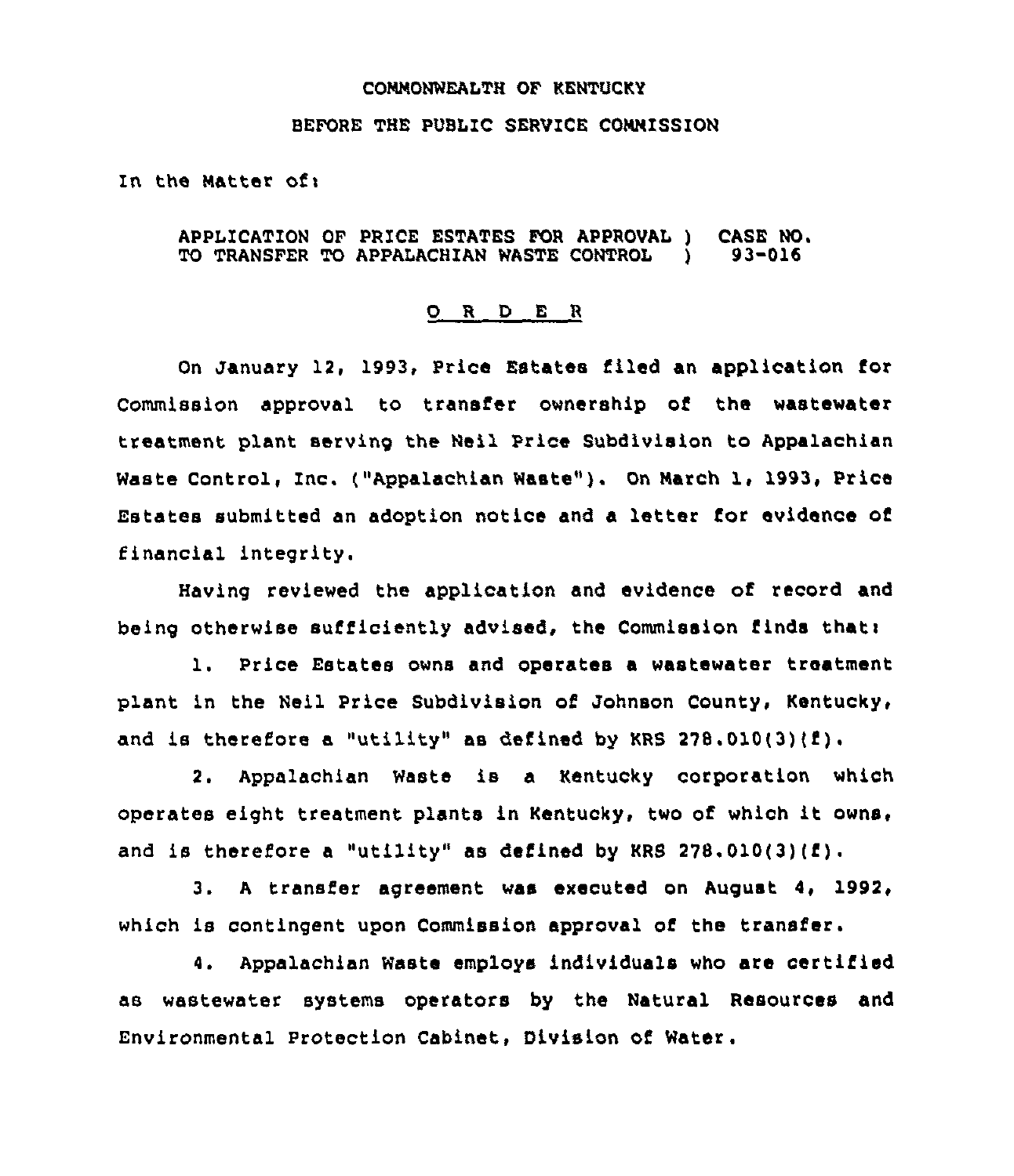5. In view of its financial assets, Appalachian Waste has sufficient financial integrity to ensure the continuity of sewage service. <sup>A</sup> copy of a valid third-party beneficiary agreement guaranteeing the continued operation of the sewage treatment system is therefore not reguired.

6. Appalachian Waste has the financial, technical, and managerial abilities to provide reasonable utility service to the customers of Price Estates.

7. Appalachian Waste should maintain its books of account in accordance with the Uniform System of Accounts for Sewer Utilities prescribed by the Commission.

IT IS THEREFORE ORDERED thati

1. The proposed transfer be and it hereby is approved.

2. Price Estates shall file with the Commission a stamped, filed copy of the deed of conveyance within 10 days of the deed being filed with the County Court Clerk's office.

3. Appalachian Waste shall file journal entries reflecting its accounting of the transfer within <sup>30</sup> days of the date of this Order. The transfer shall be recorded on the books of Appalachian Waste in accordance with Finding Paragraph <sup>7</sup> herein. If it is necessary for a plant acquisition adjustment to be recorded, it shall be amortised over the remaining useful life of the purchased plant.

 $-2-$